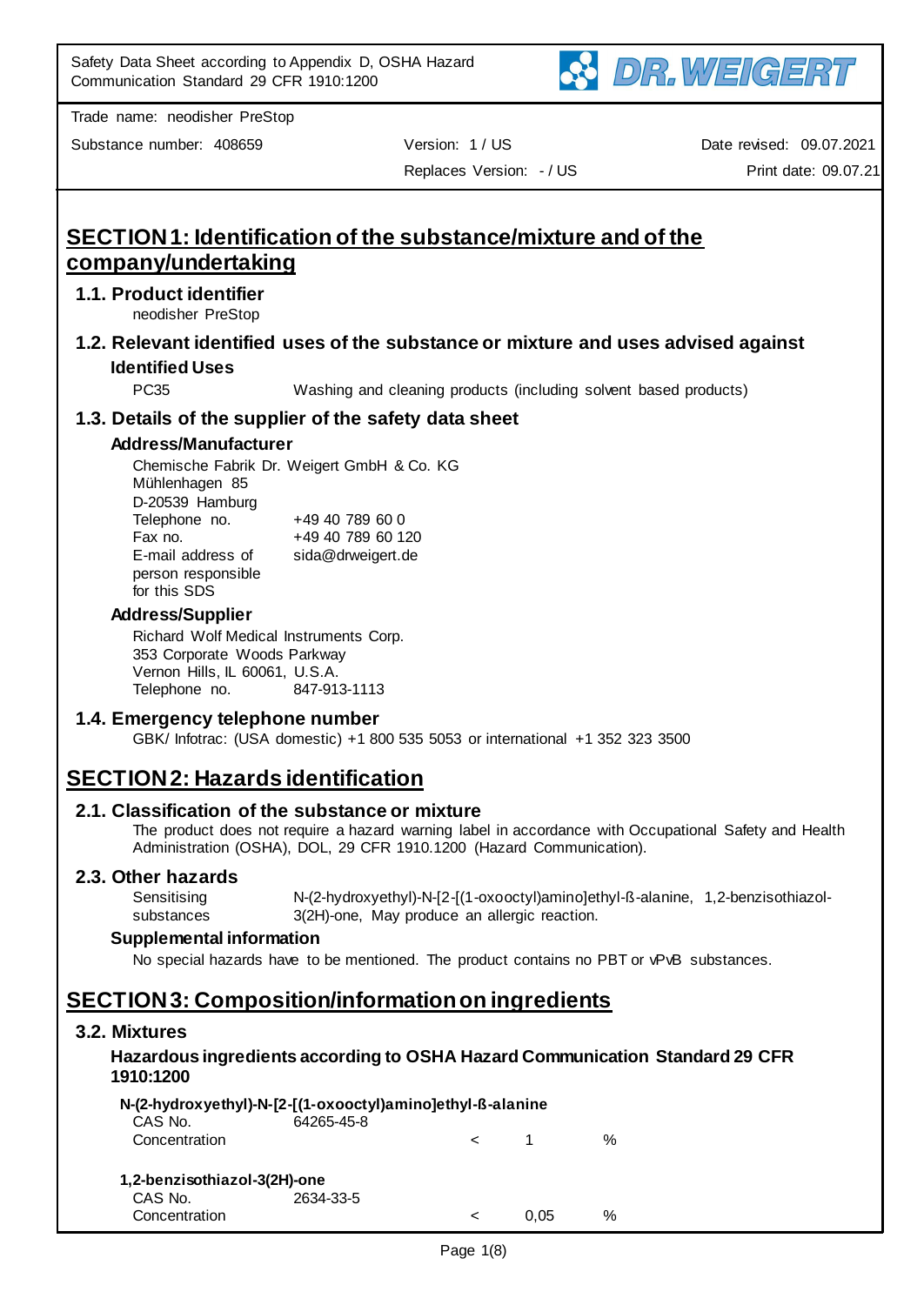

| Substance number: 408659 | Version: 1 / US        | Date revised: 09.07.2021 |
|--------------------------|------------------------|--------------------------|
|                          | Replaces Version: -/US | Print date: 09.07.21     |

#### **1,2,3-benzotriazole**

CAS No. 95-14-7 Concentration < 1 %

## **Other information**

Complete text of hazard statements in chapter 16

# **SECTION 4: First aid measures**

# **4.1. Description of first aid measures**

## **General information**

In case of persistent symptoms consult doctor.

## **After inhalation**

Ensure supply of fresh air. In the event of symptoms take medical treatment.

## **After skin contact**

In case of contact with skin wash off with warm water. Consult a doctor if skin irritation persists.

#### **After eye contact**

Separate eyelids, wash the eyes thoroughly with water (15 min.). In case of irritation consult an oculist.

#### **After ingestion**

Rinse out mouth and give plenty of water to drink.

## **Adhere to personal protective measures when giving first aid**

First aider: Pay attention to self-protection!

- **4.2. Most important symptoms and effects, both acute and delayed** Until now no symptoms known so far.
- **4.3. Indication of any immediate medical attention and special treatment needed Hints for the physician / hazards**

In the case of swallowing with subsequent vomiting, aspiration of the lungs can occur which can lead to chemical pneumonia or asphyxiation.

# **SECTION 5: Firefighting measures**

# **5.1. Extinguishing media**

# **Suitable extinguishing media**

Product itself is non-combustible; adapt fire extinguishing measures to surrounding areas.

# **5.2. Special hazards arising from the substance or mixture**

In case of combustion evolution of dangerous gases possible.

# **5.3. Advice for firefighters**

# **Special protective equipment for fire-fighting**

In case of combustion use a suitable breathing apparatus.

# **SECTION 6: Accidental release measures**

# **6.1. Personal precautions, protective equipment and emergency procedures**

Avoid contact with skin, eyes and clothing.

## **6.2. Environmental precautions**

Do not discharge into surface waters/groundwater.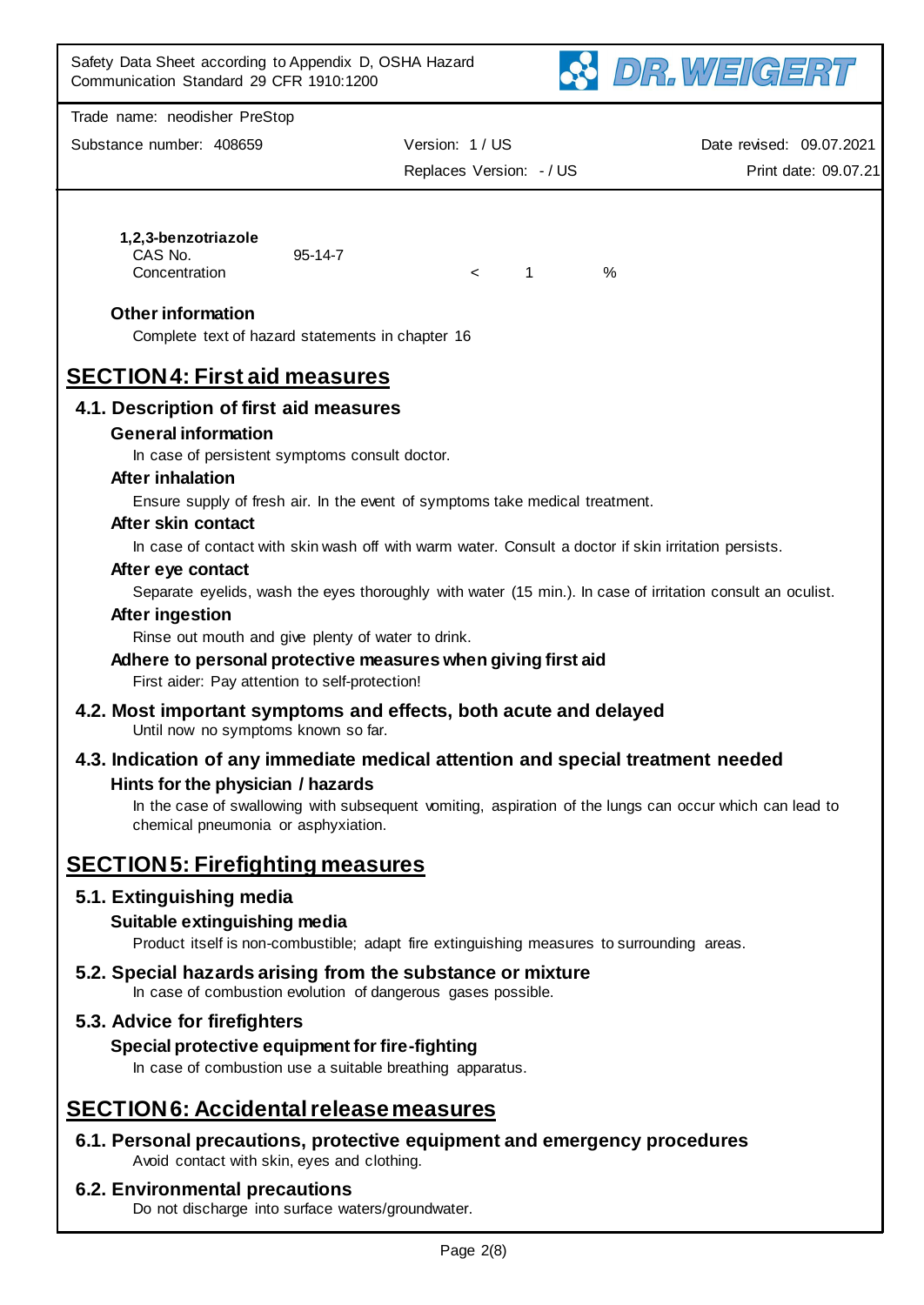

Substance number: 408659 Version: 1 / US

Date revised: 09.07.2021

Replaces Version: - / US

Print date: 09.07.21

| environmental regulations. Dispose of as prescribed.                                         | 6.3. Methods and material for containment and cleaning up<br>Pick up with absorbent material. Clean contaminated floors and objects thoroughly, observing |  |
|----------------------------------------------------------------------------------------------|-----------------------------------------------------------------------------------------------------------------------------------------------------------|--|
| 6.4. Reference to other sections<br>Refer to protective measures listed in Sections 7 and 8. |                                                                                                                                                           |  |
| <b>SECTION7: Handling and storage</b>                                                        |                                                                                                                                                           |  |
| 7.1. Precautions for safe handling                                                           |                                                                                                                                                           |  |
| Advice on protection against fire and explosion<br>No special measures required.             |                                                                                                                                                           |  |
|                                                                                              | 7.2. Conditions for safe storage, including any incompatibilities                                                                                         |  |
| Recommended storage temperature                                                              |                                                                                                                                                           |  |
| Value                                                                                        | $^{\circ}C$<br>25<br>0<br>$\geq$<br><                                                                                                                     |  |
| Requirements for storage rooms and vessels<br>Store product in closed containers.            |                                                                                                                                                           |  |
| Hints on storage assembly                                                                    |                                                                                                                                                           |  |
| Do not store together with foodstuffs.                                                       |                                                                                                                                                           |  |
| Storage class according to TRGS 510                                                          |                                                                                                                                                           |  |
| Storage class according to<br><b>TRGS 510</b>                                                | 12<br>Non-combustible liquids                                                                                                                             |  |
| <b>Further information on storage conditions</b>                                             | Protect from heat and direct sunlight. Keep container tightly closed and dry.                                                                             |  |
| 7.3. Specific end use(s)<br>no data                                                          |                                                                                                                                                           |  |
|                                                                                              | <u> SECTION 8: Exposure controls/personal protection</u>                                                                                                  |  |
| 8.1. Control parameters                                                                      |                                                                                                                                                           |  |
| <b>Other information</b>                                                                     |                                                                                                                                                           |  |
| There are not known any further control parameters.                                          |                                                                                                                                                           |  |
| 8.2. Exposure controls                                                                       |                                                                                                                                                           |  |
| General protective and hygiene measures                                                      |                                                                                                                                                           |  |
| Observe the usual precautions for handling chemicals.                                        |                                                                                                                                                           |  |
| <b>Respiratory protection</b>                                                                |                                                                                                                                                           |  |
| approved for this particular job must be worn.                                               | Not necessary, but do not inhale vapours. If workplace limits are exceeded, a respiratory protection                                                      |  |
| <b>Hand protection</b>                                                                       |                                                                                                                                                           |  |
| Chemical resistant gloves<br>Use                                                             | Permanent hand contact                                                                                                                                    |  |
| Appropriate Material                                                                         | neoprene                                                                                                                                                  |  |
| Material thickness                                                                           | 0,65<br>$>=$                                                                                                                                              |  |
| Breakthrough time<br>Appropriate Material                                                    | 480<br>$\geq$<br>nitrile                                                                                                                                  |  |
| Material thickness                                                                           | 0,4<br>$>=$                                                                                                                                               |  |
| Breakthrough time                                                                            | 480<br>$\geq$                                                                                                                                             |  |
| Appropriate Material                                                                         | butyl                                                                                                                                                     |  |
|                                                                                              | Page 3(8)                                                                                                                                                 |  |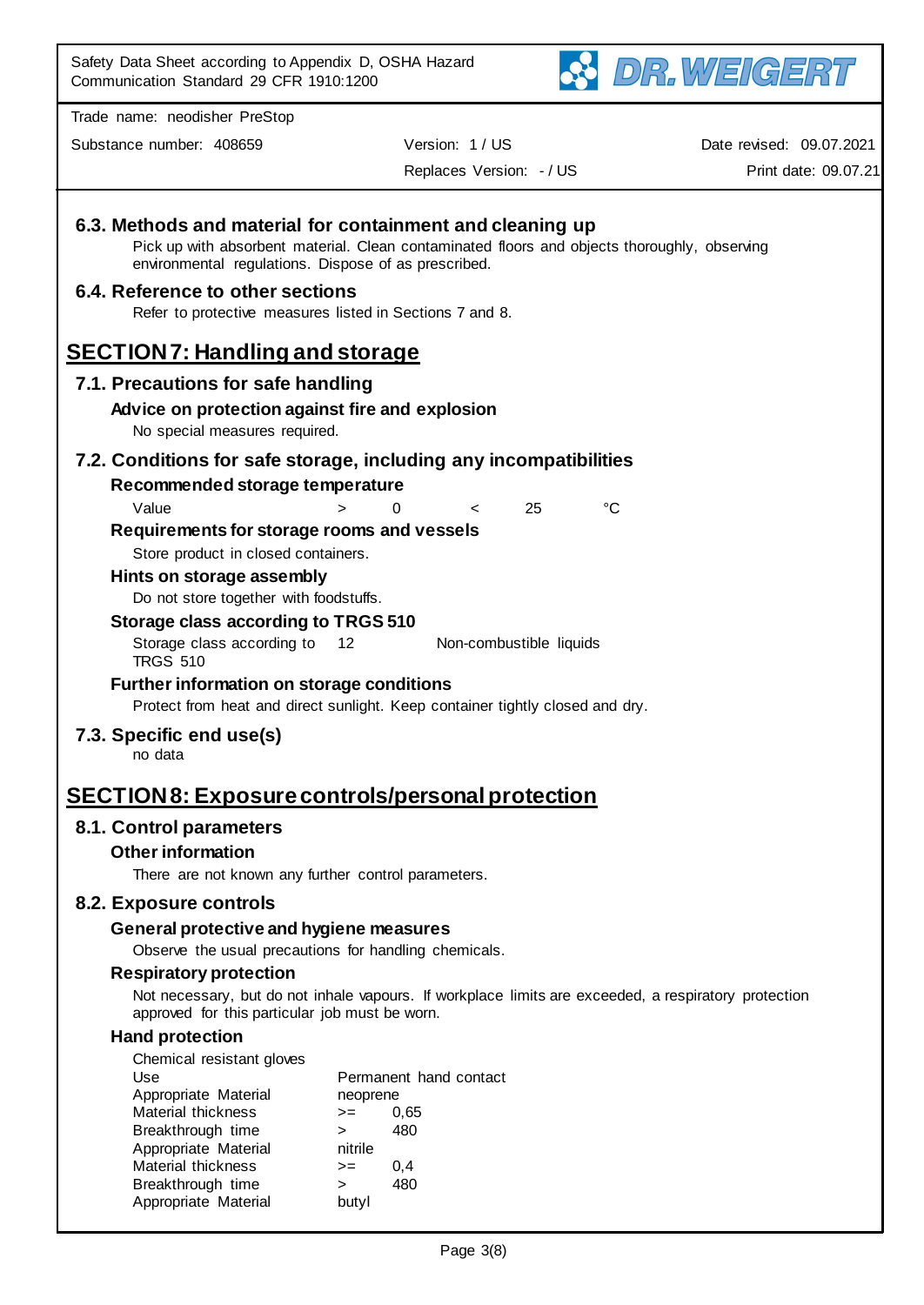

| Substance number: 408659                                                                                                                        | Version: 1 / US                                                                    | Replaces Version: - / US | Date revised: 09.07.2021<br>Print date: 09.07.21 |
|-------------------------------------------------------------------------------------------------------------------------------------------------|------------------------------------------------------------------------------------|--------------------------|--------------------------------------------------|
| Material thickness<br>Breakthrough time<br>Use<br>Appropriate Material<br><b>Material thickness</b><br>Hand protection must comply with EN 374. | 0,7<br>$>=$<br>480<br>$\geq$<br>Short-term hand contact<br>nitrile<br>0,11<br>$>=$ |                          |                                                  |
| Eye protection                                                                                                                                  |                                                                                    |                          |                                                  |
| Safety glasses with side protection shield; Eye protection must comply with EN 166.                                                             |                                                                                    |                          |                                                  |
| <b>Body protection</b>                                                                                                                          |                                                                                    |                          |                                                  |
| Not necessary.                                                                                                                                  |                                                                                    |                          |                                                  |
| <b>SECTION9: Physical and chemical properties</b>                                                                                               |                                                                                    |                          |                                                  |
| 9.1. Information on basic physical and chemical properties                                                                                      |                                                                                    |                          |                                                  |
| <b>Form</b>                                                                                                                                     | liquid, clear                                                                      |                          |                                                  |
| <b>Colour</b><br><b>Odour</b>                                                                                                                   | slightly yellow to light brown<br>characteristic                                   |                          |                                                  |
| <b>Odour threshold</b>                                                                                                                          |                                                                                    |                          |                                                  |
| Remarks                                                                                                                                         | not determined                                                                     |                          |                                                  |
| pH value                                                                                                                                        |                                                                                    |                          |                                                  |
| Value                                                                                                                                           | 9,5<br>appr.                                                                       |                          |                                                  |
| Temperature                                                                                                                                     | 20                                                                                 | $^{\circ}C$              |                                                  |
| <b>Melting point</b>                                                                                                                            |                                                                                    |                          |                                                  |
| Remarks                                                                                                                                         | not determined                                                                     |                          |                                                  |
| <b>Freezing point</b>                                                                                                                           |                                                                                    |                          |                                                  |
| Remarks                                                                                                                                         | not determined                                                                     |                          |                                                  |
| Initial boiling point and boiling range<br>Remarks                                                                                              | not determined                                                                     |                          |                                                  |
| <b>Flash point</b>                                                                                                                              |                                                                                    |                          |                                                  |
| Remarks                                                                                                                                         | Not applicable                                                                     |                          |                                                  |
| Evaporation rate (ether = $1$ ) :                                                                                                               |                                                                                    |                          |                                                  |
| Remarks                                                                                                                                         | not determined                                                                     |                          |                                                  |
| Flammability (solid, gas)<br>Not applicable                                                                                                     |                                                                                    |                          |                                                  |
| Upper/lower flammability or explosive limits                                                                                                    |                                                                                    |                          |                                                  |
| Remarks                                                                                                                                         | Not applicable                                                                     |                          |                                                  |
| Vapour pressure                                                                                                                                 |                                                                                    |                          |                                                  |
| <b>Remarks</b>                                                                                                                                  | not determined                                                                     |                          |                                                  |
| Vapour density                                                                                                                                  |                                                                                    |                          |                                                  |
| Remarks                                                                                                                                         | not determined                                                                     |                          |                                                  |
| <b>Density</b>                                                                                                                                  |                                                                                    |                          |                                                  |
| Value<br>Temperature                                                                                                                            | 1,04<br>20                                                                         | $\rm ^{\circ}C$          | g/cm <sup>3</sup>                                |
| Solubility in water                                                                                                                             |                                                                                    |                          |                                                  |
| Remarks                                                                                                                                         | miscible in all proportions                                                        |                          |                                                  |
| Solubility(ies)                                                                                                                                 |                                                                                    |                          |                                                  |
| Remarks                                                                                                                                         | not determined                                                                     |                          |                                                  |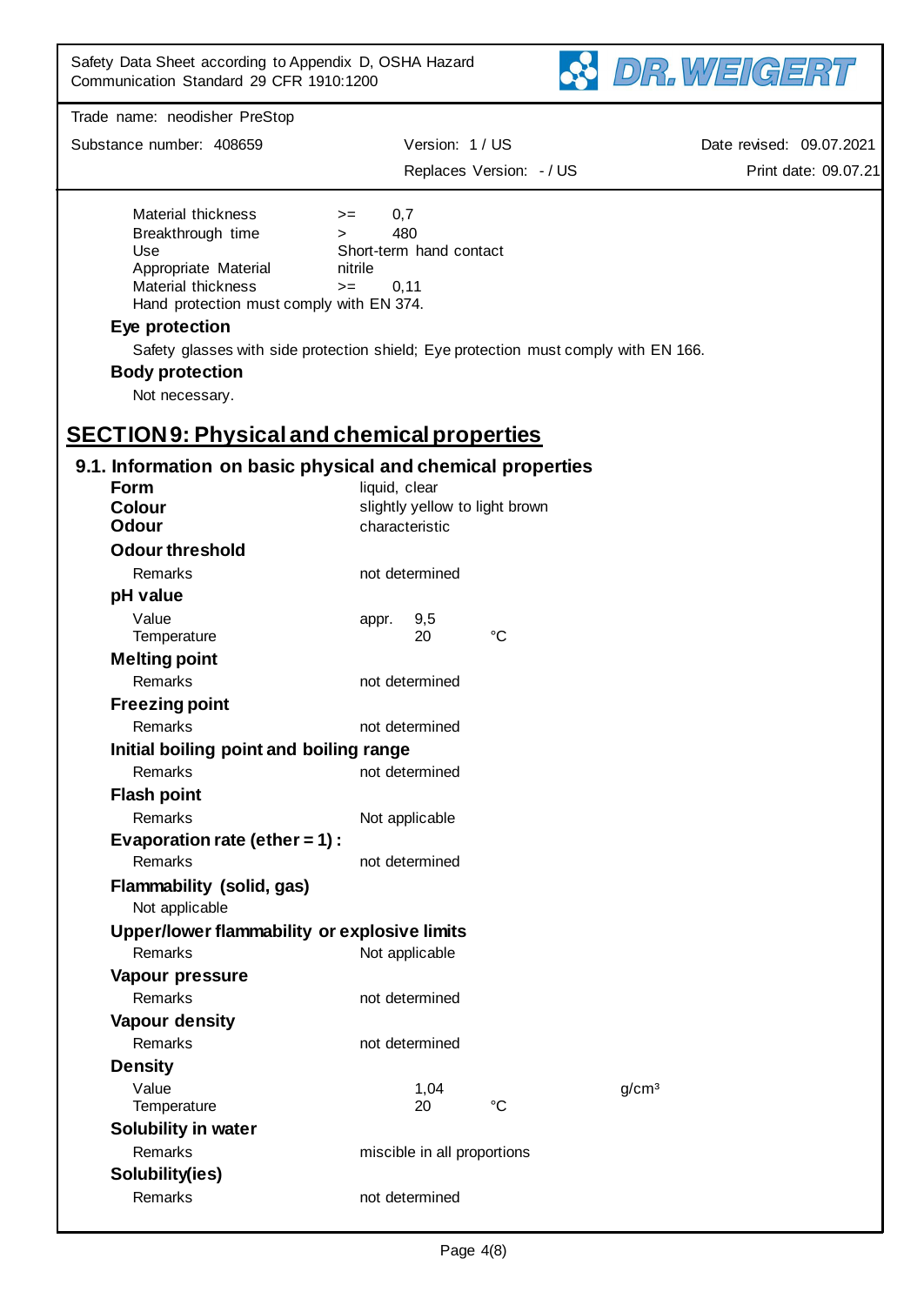Safety Data Sheet according to Appendix D, OSHA Hazard Communication Standard 29 CFR 1910:1200



Trade name: neodisher PreStop

Substance number: 408659 Version: 1 / US Replaces Version: - / US

Date revised: 09.07.2021 Print date: 09.07.21

| <b>Partition coefficient: n-octanol/water</b> |                                                                                      |
|-----------------------------------------------|--------------------------------------------------------------------------------------|
| Remarks                                       | not determined                                                                       |
| Ignition temperature                          |                                                                                      |
| Remarks                                       | Not applicable                                                                       |
| <b>Auto-ignition temperature</b>              |                                                                                      |
| Remarks                                       | Not applicable                                                                       |
| <b>Decomposition temperature</b>              |                                                                                      |
| Remarks                                       | not determined                                                                       |
| <b>Viscosity</b>                              |                                                                                      |
| Remarks                                       | not determined                                                                       |
| <b>Explosive properties</b>                   |                                                                                      |
| evaluation                                    | not determined                                                                       |
| <b>Oxidising properties</b>                   |                                                                                      |
| evaluation                                    | None known                                                                           |
| 9.2. Other information                        |                                                                                      |
| <b>Other information</b>                      |                                                                                      |
| None known                                    |                                                                                      |
|                                               |                                                                                      |
| <b>SECTION10: Stability and reactivity</b>    |                                                                                      |
| 10.1. Reactivity                              |                                                                                      |
|                                               | No hazardous reactions when stored and handled according to prescribed instructions. |
| 10.2. Chemical stability                      |                                                                                      |
| No hazardous reactions known.                 |                                                                                      |
| 10.3. Possibility of hazardous reactions      |                                                                                      |
| No hazardous reactions known.                 |                                                                                      |
| 10.4. Conditions to avoid                     |                                                                                      |
| No hazardous reactions known.                 |                                                                                      |
| <b>Decomposition temperature</b>              |                                                                                      |
| Remarks                                       | not determined                                                                       |
| 10.5. Incompatible materials                  |                                                                                      |
| None known                                    |                                                                                      |
| 10.6. Hazardous decomposition products        |                                                                                      |
| No hazardous decomposition products known.    |                                                                                      |
| <b>SECTION11: Toxicological information</b>   |                                                                                      |
| 11.1. Information on toxicological effects    |                                                                                      |
| <b>Acute oral toxicity</b>                    |                                                                                      |
| <b>Species</b>                                | rat                                                                                  |
| LD50                                          | 2000<br>mg/kg<br>$\geq$                                                              |
| Method                                        | calculated value (Regulation (EC) No. 1272/2008)                                     |
| Remarks                                       | Based on available data, the classification criteria are not met.                    |
| <b>Acute dermal toxicity</b>                  |                                                                                      |
| Remarks                                       | Based on available data, the classification criteria are not met.                    |
| <b>Acute inhalational toxicity</b>            |                                                                                      |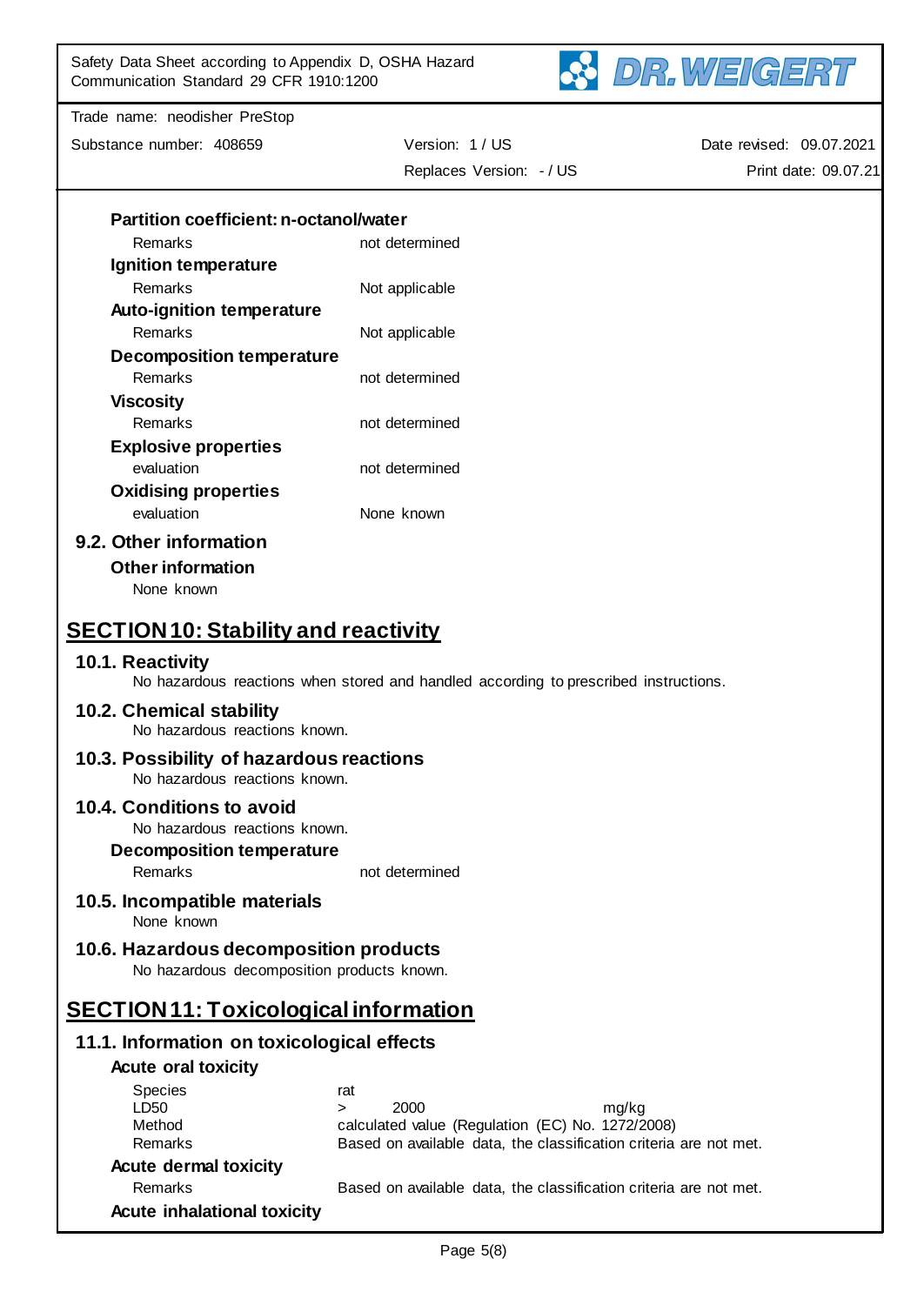

| Trade name: neodisher PreStop                |                                                                                                |                          |
|----------------------------------------------|------------------------------------------------------------------------------------------------|--------------------------|
| Substance number: 408659                     | Version: 1 / US                                                                                | Date revised: 09.07.2021 |
|                                              | Replaces Version: - / US                                                                       | Print date: 09.07.21     |
|                                              |                                                                                                |                          |
| Remarks                                      | Based on available data, the classification criteria are not met.                              |                          |
| <b>Skin corrosion/irritation</b>             |                                                                                                |                          |
| Remarks                                      | Based on available data, the classification criteria are not met.                              |                          |
| Serious eye damage/irritation                |                                                                                                |                          |
| Remarks                                      | Based on available data, the classification criteria are not met.                              |                          |
| <b>Sensitization</b>                         |                                                                                                |                          |
| Remarks                                      | Based on available data, the classification criteria are not met.                              |                          |
| Subacute, subchronic, chronic toxicity       |                                                                                                |                          |
| Remarks                                      | Based on available data, the classification criteria are not met.                              |                          |
| <b>Mutagenicity</b>                          |                                                                                                |                          |
| Remarks                                      | Based on available data, the classification criteria are not met.                              |                          |
| <b>Reproductive toxicity</b>                 |                                                                                                |                          |
| Remarks                                      | Based on available data, the classification criteria are not met.                              |                          |
| Carcinogenicity                              |                                                                                                |                          |
| Remarks                                      | Based on available data, the classification criteria are not met.                              |                          |
| <b>Specific Target Organ Toxicity (STOT)</b> |                                                                                                |                          |
| Remarks                                      | Based on available data, the classification criteria are not met.                              |                          |
| <b>Aspiration hazard</b>                     |                                                                                                |                          |
|                                              | Based on available data, the classification criteria are not met.                              |                          |
| <b>Other information</b>                     |                                                                                                |                          |
|                                              | There is no data available on the product apart from the information given in this subsection. |                          |
| <b>SECTION 12: Ecological information</b>    |                                                                                                |                          |
|                                              |                                                                                                |                          |
| 12.1. Toxicity                               |                                                                                                |                          |
| <b>General information</b>                   |                                                                                                |                          |
| not determined                               |                                                                                                |                          |
| <b>Fish toxicity (Components)</b>            |                                                                                                |                          |
| Species                                      | N-(2-hydroxyethyl)-N-[2-[(1-oxooctyl)amino]ethyl-ß-alanine<br>carp (Cyprinus carpio)           |                          |
| <b>LC50</b>                                  | 100<br>mg/l<br>$\geq$                                                                          |                          |
| Duration of exposure                         | 96<br>h                                                                                        |                          |
| Method                                       | OECD <sub>203</sub>                                                                            |                          |
| <b>Daphnia toxicity (Components)</b>         |                                                                                                |                          |
|                                              | N-(2-hydroxyethyl)-N-[2-[(1-oxooctyl)amino]ethyl-ß-alanine                                     |                          |
| Species<br><b>EC50</b>                       | Daphnia magna<br>100<br>mg/l<br>$\geq$                                                         |                          |
| Duration of exposure                         | 96<br>h                                                                                        |                          |
| Method                                       | OECD 202                                                                                       |                          |
| <b>Algae toxicity (Components)</b>           |                                                                                                |                          |
|                                              | N-(2-hydroxyethyl)-N-[2-[(1-oxooctyl)amino]ethyl-ß-alanine                                     |                          |
| ErC <sub>50</sub>                            | 128<br>mg/l                                                                                    |                          |
| Duration of exposure<br>Method               | 72<br>h<br>OECD <sub>201</sub>                                                                 |                          |
| <b>Bacteria toxicity (Components)</b>        |                                                                                                |                          |
|                                              |                                                                                                |                          |
| Species                                      | N-(2-hydroxyethyl)-N-[2-[(1-oxooctyl)amino]ethyl-ß-alanine<br>activated sludge                 |                          |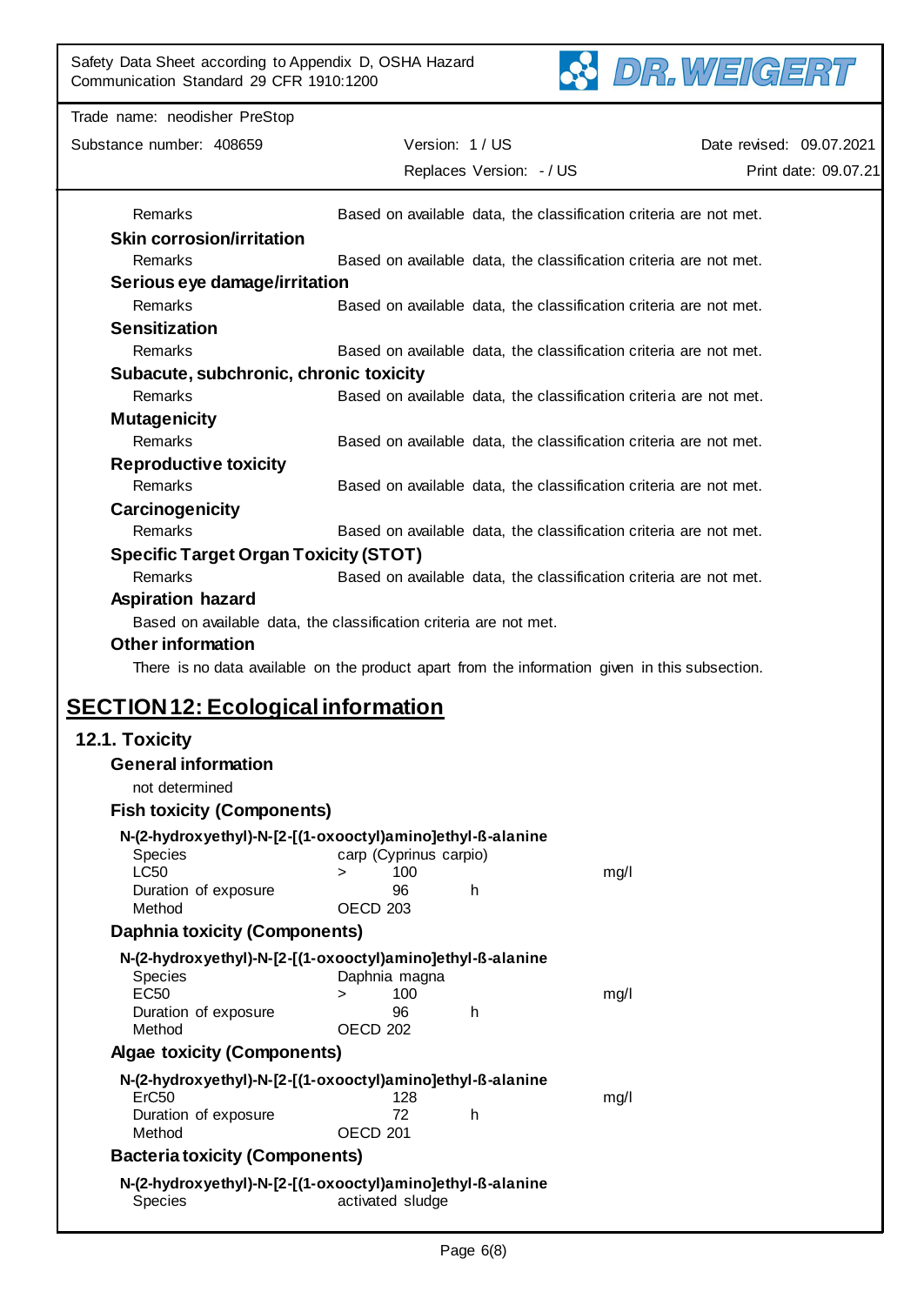

| Communication Standard 29 CFR 1910:1200       |                                                                                                                                                                                                                 |                                               |      | Phi WEISENI                       |
|-----------------------------------------------|-----------------------------------------------------------------------------------------------------------------------------------------------------------------------------------------------------------------|-----------------------------------------------|------|-----------------------------------|
| Trade name: neodisher PreStop                 |                                                                                                                                                                                                                 |                                               |      |                                   |
| Substance number: 408659                      | Version: 1 / US                                                                                                                                                                                                 |                                               |      | Date revised: 09.07.2021          |
|                                               |                                                                                                                                                                                                                 | Replaces Version: - / US                      |      | Print date: 09.07.21              |
| <b>EC50</b>                                   | 198                                                                                                                                                                                                             |                                               | mg/l |                                   |
| Duration of exposure                          | 3                                                                                                                                                                                                               | h                                             |      |                                   |
| Method                                        | OECD <sub>209</sub>                                                                                                                                                                                             |                                               |      |                                   |
| 12.2. Persistence and degradability           |                                                                                                                                                                                                                 |                                               |      |                                   |
| <b>General information</b><br>not determined  |                                                                                                                                                                                                                 |                                               |      |                                   |
| 12.3. Bioaccumulative potential               |                                                                                                                                                                                                                 |                                               |      |                                   |
| <b>General information</b>                    |                                                                                                                                                                                                                 |                                               |      |                                   |
| not determined                                |                                                                                                                                                                                                                 |                                               |      |                                   |
| <b>Partition coefficient: n-octanol/water</b> |                                                                                                                                                                                                                 |                                               |      |                                   |
| Remarks                                       | not determined                                                                                                                                                                                                  |                                               |      |                                   |
| 12.4. Mobility in soil                        |                                                                                                                                                                                                                 |                                               |      |                                   |
| <b>General information</b><br>not determined  |                                                                                                                                                                                                                 |                                               |      |                                   |
|                                               |                                                                                                                                                                                                                 |                                               |      |                                   |
| 12.5. Results of PBT and vPvB assessment      | Evaluation of persistance and bioaccumulation potential                                                                                                                                                         |                                               |      |                                   |
|                                               | The product contains no PBT or vPvB substances.                                                                                                                                                                 |                                               |      |                                   |
| 12.6. Other adverse effects                   |                                                                                                                                                                                                                 |                                               |      |                                   |
| <b>General information</b>                    |                                                                                                                                                                                                                 |                                               |      |                                   |
| not determined                                |                                                                                                                                                                                                                 |                                               |      |                                   |
| <b>General information / ecology</b>          |                                                                                                                                                                                                                 |                                               |      |                                   |
| environment.                                  | The surfactant(s) contained in this preparation complies(comply) with the biodegradability criteria as laid<br>down in Regulation (EC) No.648/2004 on detergents. Do not discharge product unmonitored into the |                                               |      |                                   |
| <b>SECTION 13: Disposal considerations</b>    |                                                                                                                                                                                                                 |                                               |      |                                   |
| 13.1. Waste treatment methods                 |                                                                                                                                                                                                                 |                                               |      |                                   |
|                                               | Disposal recommendations for the product                                                                                                                                                                        |                                               |      |                                   |
|                                               | Allocation of a waste code number, according to the European Waste Catalogue (EWC), should be<br>carried out in agreement with the regional waste disposal company.                                             |                                               |      |                                   |
|                                               | Disposal recommendations for packaging                                                                                                                                                                          |                                               |      |                                   |
| company.                                      | Packaging that cannot be cleaned should be disposed off in agreement with the regional waste disposal                                                                                                           |                                               |      |                                   |
| <b>SECTION 14: Transport information</b>      |                                                                                                                                                                                                                 |                                               |      |                                   |
|                                               |                                                                                                                                                                                                                 |                                               |      |                                   |
|                                               | <b>Ground transport DOT</b>                                                                                                                                                                                     | <b>Marine transport</b><br><b>IMDG/GGVSee</b> |      | Air transport<br><b>ICAO/IATA</b> |
|                                               |                                                                                                                                                                                                                 |                                               |      |                                   |

| Information for all modes of transport |
|----------------------------------------|
|----------------------------------------|

**14.1. UN number** The product does not constitute a

hazardous substance in land transport.

**14.6. Special precautions for user**

See Sections 6 to 8

The product does not constitute a hazardous substance in sea transport.

The product does not constitute a hazardous substance in air transport.